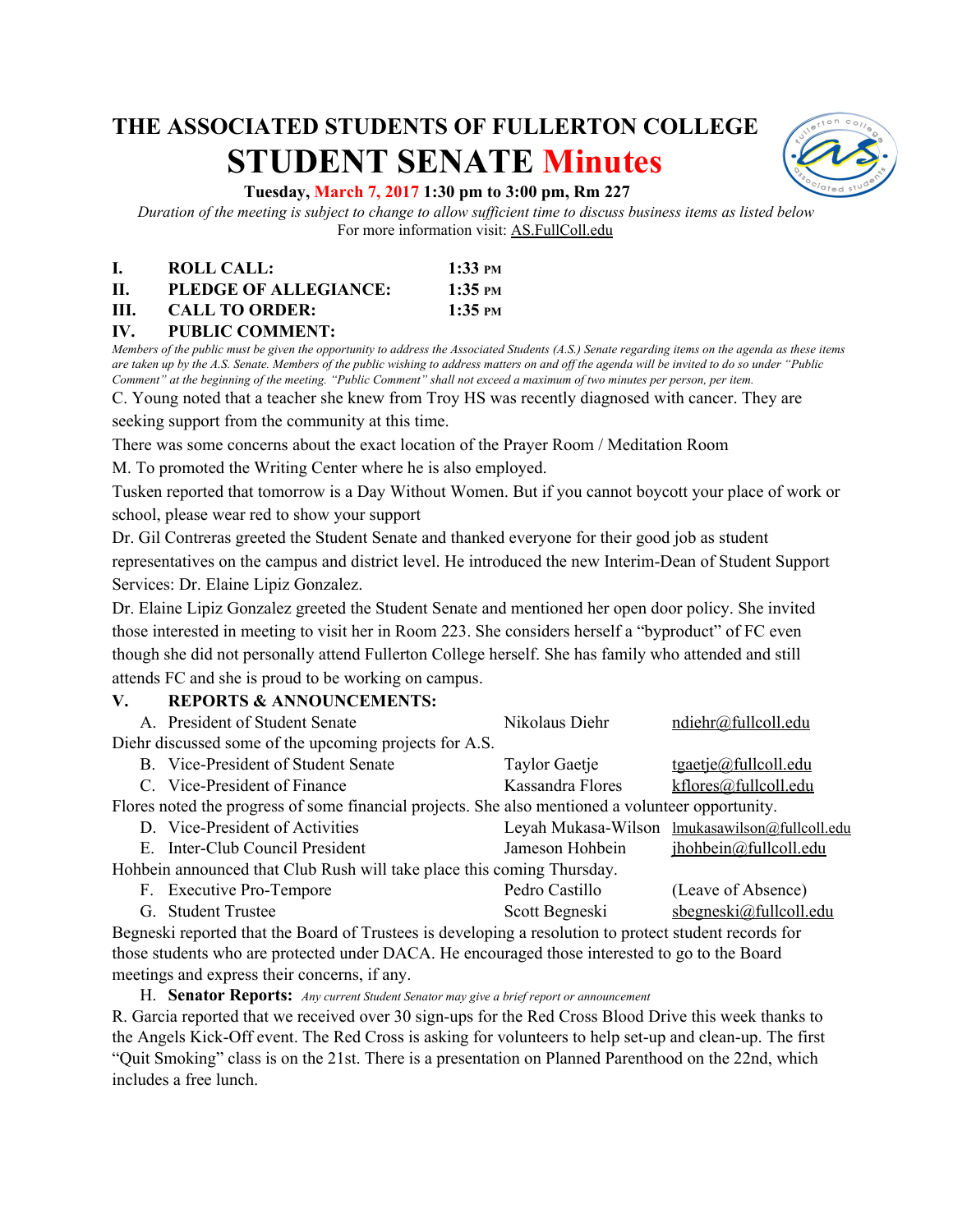| VI.                                                                                                 | <b>PRESENTATIONS</b>                                                                                        |                          |                                                                                                                        |  |  |
|-----------------------------------------------------------------------------------------------------|-------------------------------------------------------------------------------------------------------------|--------------------------|------------------------------------------------------------------------------------------------------------------------|--|--|
|                                                                                                     | A. Accreditation Committee                                                                                  |                          | March 7, 2017                                                                                                          |  |  |
|                                                                                                     | Joe recommended a reschedule.                                                                               |                          |                                                                                                                        |  |  |
|                                                                                                     | B. UN Proposal for MIT Solve's Carbon Contributions Challenge                                               |                          | March 7, 2017                                                                                                          |  |  |
|                                                                                                     | The UN Proposal team was not present.                                                                       |                          |                                                                                                                        |  |  |
| VII.                                                                                                | <b>APPROVAL OF MINUTES</b>                                                                                  |                          |                                                                                                                        |  |  |
|                                                                                                     | A. Senate Minutes from 2.28.17 (attached)                                                                   |                          |                                                                                                                        |  |  |
|                                                                                                     | MSP to approve the minutes from Feb 28, 2017 pending revisions (Serrano/Escobedo)                           |                          |                                                                                                                        |  |  |
| VIII.                                                                                               | A.S. & I.C.C. COMMITTEE REPORTS & MSPs                                                                      |                          |                                                                                                                        |  |  |
|                                                                                                     | Senators MUST serve on at least ONE A.S. Committee (indicated bold)                                         |                          |                                                                                                                        |  |  |
|                                                                                                     | A. Activities                                                                                               | Mukasa-Wilson            | Thursday 12:00pm-1:00pm                                                                                                |  |  |
|                                                                                                     | The Vice-Chair, R. Garcia, reported. There was discussion about a movie night, ICC banquet, and involving   |                          |                                                                                                                        |  |  |
|                                                                                                     | faculty and students in a talent show.                                                                      |                          |                                                                                                                        |  |  |
|                                                                                                     | <b>B.</b> Curriculum & Education (C&E)                                                                      | narbab@fullcoll.edu      | Tuesdays 1:00pm-1:30pm                                                                                                 |  |  |
|                                                                                                     | There was discussion about conferences to join.                                                             |                          |                                                                                                                        |  |  |
|                                                                                                     | C. Committee on the Environment                                                                             | mcastaneda1@fullcoll.edu | Thursday 1:30pm-2:30pm                                                                                                 |  |  |
|                                                                                                     | No meeting this week. Escobedo reported that C&E is working on supporting Worldfest in partnership with the |                          |                                                                                                                        |  |  |
|                                                                                                     | Cadena/Transfer Center.                                                                                     |                          |                                                                                                                        |  |  |
|                                                                                                     | D. Executive Council                                                                                        | Diehr                    | Tuesday 3:30 - 4:30 pm                                                                                                 |  |  |
|                                                                                                     | Meeting today at 3:30 pm.                                                                                   |                          |                                                                                                                        |  |  |
|                                                                                                     | E. Finance & Budget                                                                                         | Flores                   | Tuesday 12:00pm-1:00pm                                                                                                 |  |  |
|                                                                                                     | MSP to approve purchase of 750 push stick erasers (item #120866) from 4imprint.com in blue (To, Serrano)    |                          |                                                                                                                        |  |  |
|                                                                                                     | MSP to approve purchase of 400 blue staplers (item#109448-T) from 4imprint.com (To, Serrano)                |                          |                                                                                                                        |  |  |
|                                                                                                     | MSP to approve purchase of 500 smiley adhesive notepads (item#108463) from 4imprint.com (Serrano,To)        |                          |                                                                                                                        |  |  |
|                                                                                                     | MSP to approve purchase of 1500 dark blue w/ gold trim (item# 106765-MET) from 4imprint.com (To, Serrano)   |                          |                                                                                                                        |  |  |
|                                                                                                     | MSP to approve the transfer of \$2500 from (52845) to (44110) for A.S. Branding. (Serrano/To)               |                          |                                                                                                                        |  |  |
|                                                                                                     | Move to approve the transfer of \$1340 to account (52450) using carryover funds. (To/Serrano)               |                          |                                                                                                                        |  |  |
|                                                                                                     |                                                                                                             |                          | MSP to approve funding to not exceed \$2000 for the VRC conference (To/Serrano) Without objections, the motion passes. |  |  |
|                                                                                                     | F. A.S. Benefits Task Force                                                                                 | cserrano@fullcoll.edu    | Monday 10:30 - 11:30 am                                                                                                |  |  |
|                                                                                                     | Serrano reported that the task force brainstormed 45 businesses that can potentially use AS Benefits.       |                          |                                                                                                                        |  |  |
|                                                                                                     | G. Inter-Club Council                                                                                       | Hohbein                  | Monday 1:30pm-3:00pm                                                                                                   |  |  |
|                                                                                                     | MSP to approve \$500 for March 9, 2017 Club Rush food (Hohbein/Washington)                                  |                          |                                                                                                                        |  |  |
|                                                                                                     | MSP to approve the distribution of inactive club funds to their destinations.(Speech and Debate/Nutrition)  |                          |                                                                                                                        |  |  |
|                                                                                                     | MSP to approve Brian Gatpandan as the ICC Secretary (Speech and Debate/Trendsetters)                        |                          |                                                                                                                        |  |  |
|                                                                                                     | H. Judicial                                                                                                 | sdotterman@fullcoll.edu  | Thursday $2:30 \text{pm} - 3:30 \text{pm}$                                                                             |  |  |
|                                                                                                     | I. Research, Planning, & Resolutions (RPR)                                                                  | Gaetje                   | Thursday 11:00am-12:00pm                                                                                               |  |  |
| There is a meeting on Thursday this week. Vice Chair C. Larson reported that they are drafting A.S. |                                                                                                             |                          |                                                                                                                        |  |  |
|                                                                                                     | Resolutions at the moment. Members are being tasked with the drafts moving forward. Diehr added that        |                          |                                                                                                                        |  |  |
| SSCCC has a Resolutions Packet, which is available upon request.                                    |                                                                                                             |                          |                                                                                                                        |  |  |
|                                                                                                     | MSP to approve Committee actions under A.S. Committee Reports (To/Tusken) without objection                 |                          |                                                                                                                        |  |  |
| <b>UNFINISHED BUSINESS</b><br>IX.                                                                   |                                                                                                             |                          |                                                                                                                        |  |  |
|                                                                                                     | A. CareBank Updates                                                                                         |                          |                                                                                                                        |  |  |
|                                                                                                     | B. Applicants to serve as Student Representatives:                                                          |                          |                                                                                                                        |  |  |
|                                                                                                     | a. Marissa Torres                                                                                           |                          |                                                                                                                        |  |  |
| MSP to approve M. Torres as Student Rep (Tusken/Escobedo) without objection                         |                                                                                                             |                          |                                                                                                                        |  |  |
| C. Swearing in of Student Senators                                                                  |                                                                                                             |                          |                                                                                                                        |  |  |
|                                                                                                     | D. Resignations (formal letter must be received by A.S. Office or AS@fullcoll.edu)                          |                          |                                                                                                                        |  |  |
|                                                                                                     |                                                                                                             |                          |                                                                                                                        |  |  |
|                                                                                                     |                                                                                                             |                          |                                                                                                                        |  |  |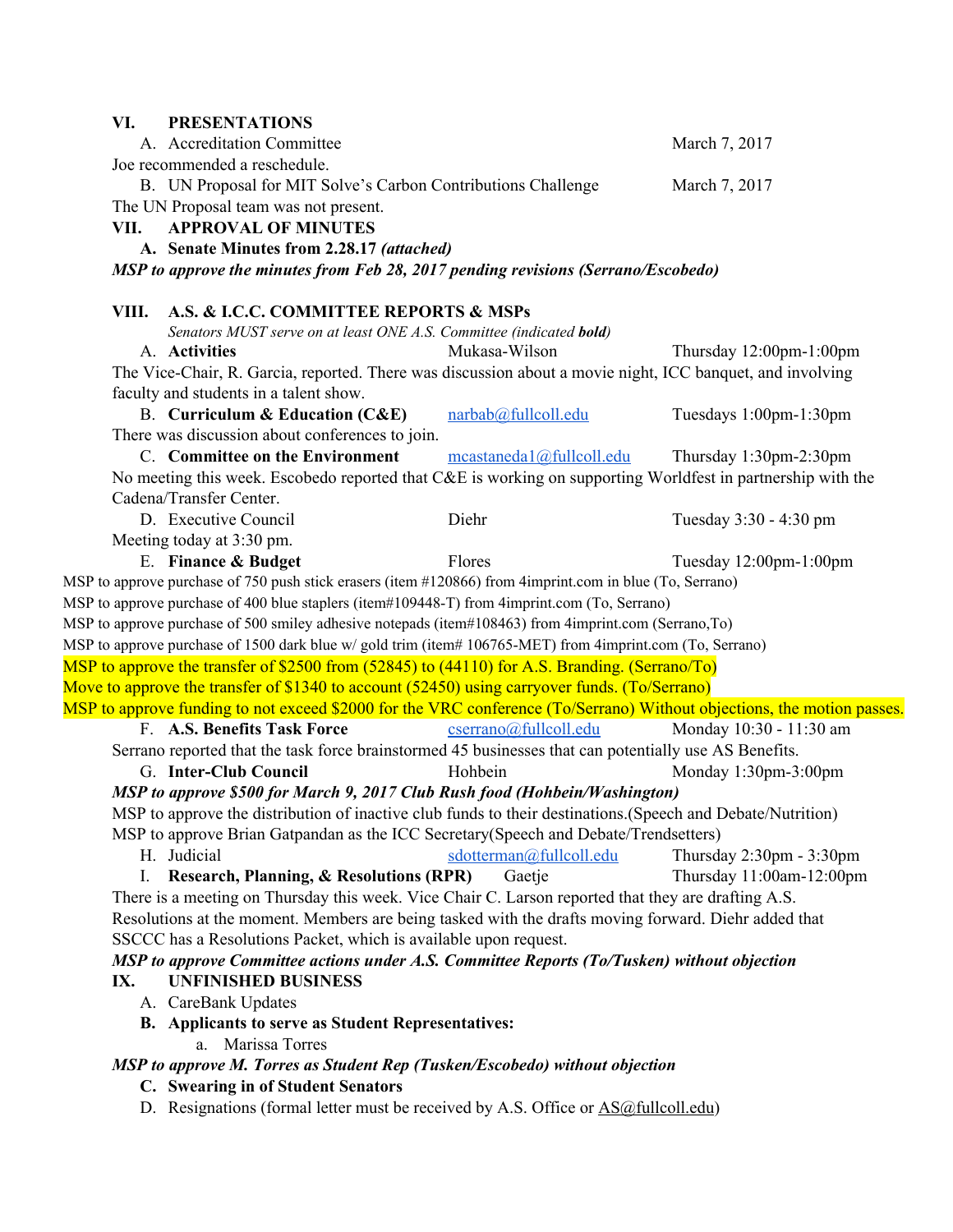- E. Dismissals (referred from Judicial)
- F. FC Mission Statement Update

Diehr reported that the next meeting for FC Mission Statement is on March 16, 2017, 1:00 - 3:00 pm in 227. He also encouraged students to fill out the FC Mission Statement survey as well.

# **G. A.S. Logo Redesign**

There was discussion about the submitted logos. A lot of discussion.



Throw your hands in the air like you want to vote for a logo:

#1: 8

#2 13

There was additional discussion about revising the logos after approving.

*MSP to approve the vote with the highest support (Imbre/Hohbein objected)*

Hohbein tried to reach across the aisle in order to garner more support for the "Squiggles". He cites "awesome potential". He used the word "awesome" again. He said "potential" again. The secret "2" inside the right log is bothering Mr. Hohbein.

Opposing commentary was welcomed, encouraged even, by the chair.

Camille Serrano dropped some mic.

Joe provided the number for burn centers in the area. Because Hohbein got burned.

Serrano noted that the supported logo represented A.S. as a new entity. She also wants to reward the futuristic logo created by an A.S. Senator.

Plummer approached the screen and began to passionately arguing the merits of Squiggles. Some of his arguments were not recorded.

Larson recalled that the Right Logo was supported by a majority of the Student Senate.

*There was a call to move the previous question (Flores)*

# *13 YAY VS. 9 NAY TO CALL THE PREVIOUS MOTION*

*TO APPROVE THE LOGO WITH THE HIGHEST SUPPORT IN SENATE (13 YAY , 5 NAY, 3 ABS)*

# **H. Interfaith Prayer Room**

A.S. will work with the campus to help promote and support the Interfaith Prayer/Meditation Room. This is currently being discussed in various Campus Committees, including PAC. Naomi provided some background on the room and how the original intent and arrangement changed. The Inter-Dean also noted that this "new iteration" near the library is fairly new. The current arrangement is for students to contact Campus Safety to open Room 1250.

# *MSP to extend time by 10 minutes (Villarreal/Torres) Order of business changed to "Elected Committee" without objection*